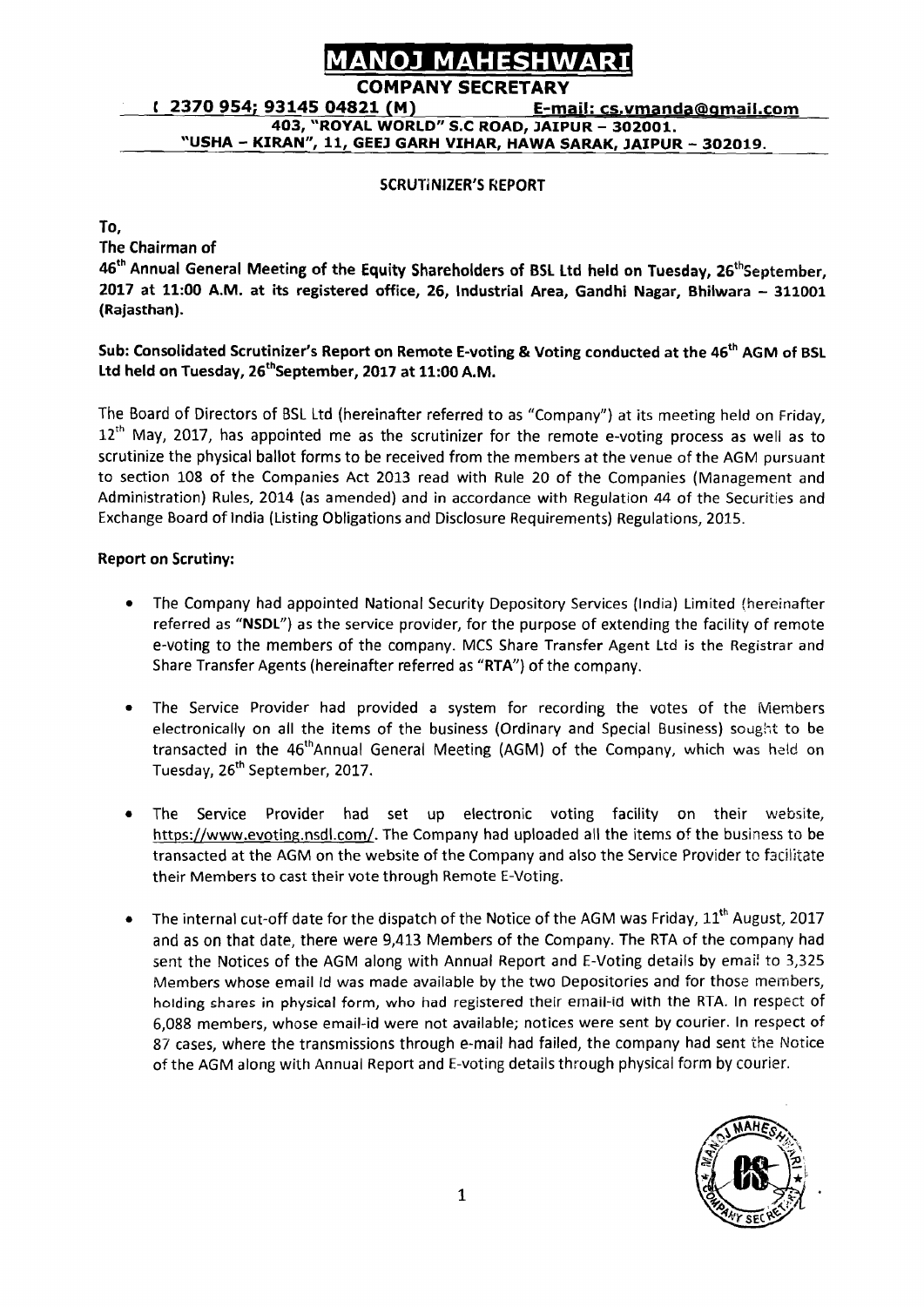**t 2370 954; 93145 04821 (M)** E-mail: cs.vmanda@qmail.com **403, "ROYAL WORLD" S.C ROAD, JAIPUR** - **302001. "USHA** - **KIRAN", 11, GEE3 GARH VIHAR, HAWA SARAK, JAIPUR** - **302019.** 

Further, as confirmed by management, there were 629 such envelopes containing notice of AGM which were returned undelivered.

- The notices sent (both through e-mail and physical form) contained the detailed prccedure to be followed by the members who were desirous of casting their votes electronically as provided in Rule 20 of the Companies (Management and Administration) Rules, 2014 as amended.
- The Cut-off date for the purpose of identifying, Members who will be entitled to vote on the resolutions placed for approval of the Members was Tuesday,  $19<sup>th</sup>$ September, 2017.
- The remote e-voting period remained open from Friday, 22<sup>nd</sup> September, 2017 at 09:00 A.M.  $\bullet$ and ended on Monday,  $25^{th}$  September, 2017 at 05:00 P.M.
- The Company completed the dispatch of the notices to the members by Tuesday,  $29^{th}$  August, 2017.
- As prescribed in clause (v) of sub rule 4 of Rule 20, the Company also released an advertisement, which was published 21 days before the date of the AGM in "The Financial Express "English newspaper in English language dated Friday, 01<sup>st</sup> September, 2017 and "Dainik Naviyoti" Vernacular newspaper in vernacular language dated Thursday, 31<sup>st</sup> August, 2017.
- At the end of the voting period on Monday, 25<sup>th</sup> September, 2017at 05:00 P.M., the voting portal of the Service provider was blocked forthwith. The limited information for the shareholders who have cast their votes, such as name, folio number of shares held was obtained from the service provider.
- At the venue of the  $46<sup>th</sup>AGM$  of the Company held on Tuesday,  $26<sup>th</sup>$  September, 2017, the facility to vote through ballot paper was provided to facilitate those members present in the meeting but could not participate in the Remote e-voting to record their votes.
- There were no votes cast at the venue of the AGM through ballot paper. The votes cast through remote e-voting were unblocked by me as a Scrutinizer in the presence of witnesses who are not in the employment of the Company as prescribed in Sub Rule 4(xii) of the said Rule 20.
- Thereafter, I as a scrutinizer duly compiled details of the Remote e-voting carried out by the Members and the physical voting done at the venue of the AGM by way of Ballot paper, the details of which are as follows:

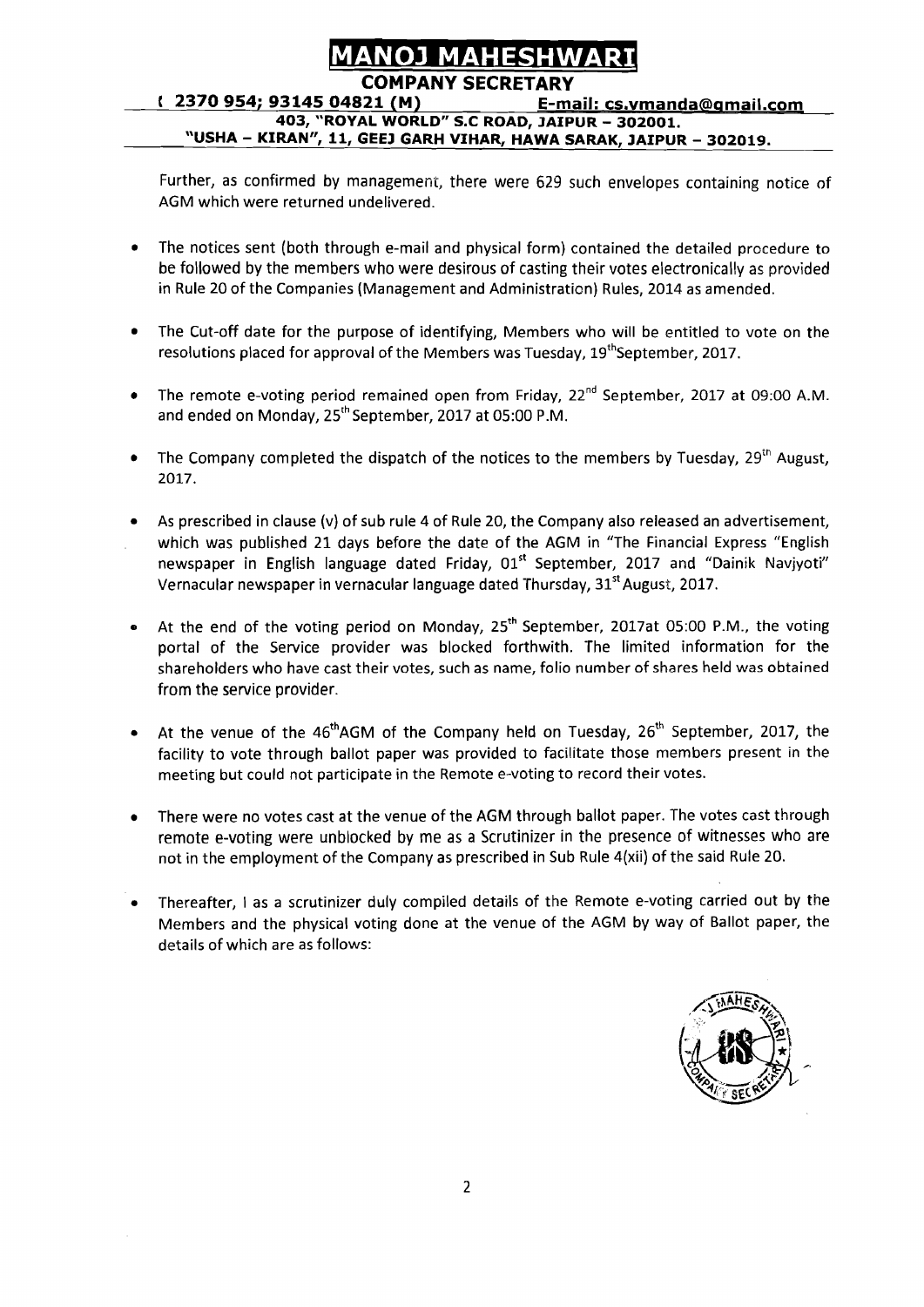## **MAHESHW**

### **COMPANY SECRETARY**

<sup>r</sup>**2370 954; 93145 04821 (M) E-mail: cs.vmanda@\_gmaiI.com** 

**403, "ROYAL WORLD" S.C ROAD. JAIPUR** - **302001.** 

**'USHA** - **KIRAN~~, 11, GEEJ GARH VIHAR, HAWA SARAK, JAIPUR** - **302019.** 

#### **Item No. 1: Ordinary Resolution:**

#### **To consider and adopt the Audited Financial Statements of the Company for the financial year ended**  31<sup>st</sup>March, 2017 together with Reports of the Board of Directors and Auditor's thereon.

| Item No. 1: Ordinary Resolution:<br>To consider and adopt the Audited Financial Statements of the Company for the financial year ended<br>31 <sup>st</sup> March, 2017 together with Reports of the Board of Directors and Auditor's thereon. |             |                          |                         |  |  |  |
|-----------------------------------------------------------------------------------------------------------------------------------------------------------------------------------------------------------------------------------------------|-------------|--------------------------|-------------------------|--|--|--|
| Total No. of Shareholders/folios                                                                                                                                                                                                              | 9,474       |                          |                         |  |  |  |
| Total No. of Shares                                                                                                                                                                                                                           | 1,02,92,168 |                          |                         |  |  |  |
| 22 <sup>nd</sup> September, 2017 to 25 <sup>th</sup> September, 2017<br><b>Remote E-voting Period</b>                                                                                                                                         |             |                          |                         |  |  |  |
|                                                                                                                                                                                                                                               |             | Number of<br>Votes/Folio | <b>Number of shares</b> |  |  |  |
| Total votes cast through remote e-voting                                                                                                                                                                                                      | A           | 48                       | 58,50,683               |  |  |  |
| Total Votes cast through Polling at AGM                                                                                                                                                                                                       | B           | $\Omega$                 | O.                      |  |  |  |
| Grand Total of remote e-voting / Polling at AGM(A+B)                                                                                                                                                                                          |             | 48                       | 58,50,683               |  |  |  |
| Less: Invalid/abstain remote e-voting/ Polls at AGM (On<br>account of for/against option not indicated)                                                                                                                                       | D           | $\Omega$                 | 0                       |  |  |  |
| Net remote e-voting/Polling at AGM(C-D)<br>MOTES.                                                                                                                                                                                             | E           | 48                       | 58,50,683               |  |  |  |

MOTES:

i. Invslid voting was not taken into account for counting of percentages of valid and invalid votes.

ii. Votes cast in favour or against has been considered on the basis of the number of shares held as on the date reckoned for the purpose of the Polling or the number of shares mentioned in the ballot paper whichever is less.

iii. There is no case where the shareholder has voted both through remote e-voting and polling at AGM.

| Promoter/Public                    | No. of shares<br>held<br>(1) | No. of votes<br>polled<br>(2) | % of votes<br>polled<br>on<br>outstanding<br>shares<br>$(3)=[(2)/(1)]$<br>*100 | No. of votes<br>in Favour<br>$\left( 4\right)$ | No. of<br><b>Votes</b><br>against(<br>5) | оf<br>%<br>votes<br>-in<br>favour<br>on votes<br>polled<br>$(6)=[(4)/($<br>$2)]*100$ | %<br><b>of</b><br>votes<br>against<br>on<br>votes<br>polled<br>$(7)=[(5)$<br>$/(2)]*10$<br>0 |
|------------------------------------|------------------------------|-------------------------------|--------------------------------------------------------------------------------|------------------------------------------------|------------------------------------------|--------------------------------------------------------------------------------------|----------------------------------------------------------------------------------------------|
| and<br>Promoter<br>Promoter group  | 58,09,072                    | 58,09,072                     | 100%                                                                           | 58,09,072                                      | $\Omega$                                 | 100%                                                                                 | 0                                                                                            |
| Public<br>institutional<br>holders | 4,32,557                     | $\Omega$                      | $\Omega$                                                                       | $\mathbf 0$                                    | $\Omega$                                 | $\Omega$                                                                             | 0                                                                                            |
| Public-others                      | 40,50,539                    | 41,611                        | 1.03%                                                                          | 41,611                                         | $\Omega$                                 | 100%                                                                                 | $\Omega$                                                                                     |
| Total                              | 1.02.92.168                  | 58,50,683                     | 56.85                                                                          | 58,50,683                                      | $\mathbf{0}$                             | 100%                                                                                 | $\mathbf 0$                                                                                  |

#### **SUMMARY OF VOTING**

**Percentage of Votes cast in favour: 100%(Percentage of votes cast against: 0%** 

#### **RESULT:-**

Since, the number of votes cast in favour of the resolution is 100%, I report that the ordinary resolution under section 129 of the Companies Act, 2013 as set out in the notice of AGM dated 20<sup>th</sup> June, 2017 has been passed by the shareholders with the requisite majority. The resolution is deemed to be passed as on the date of AGM.

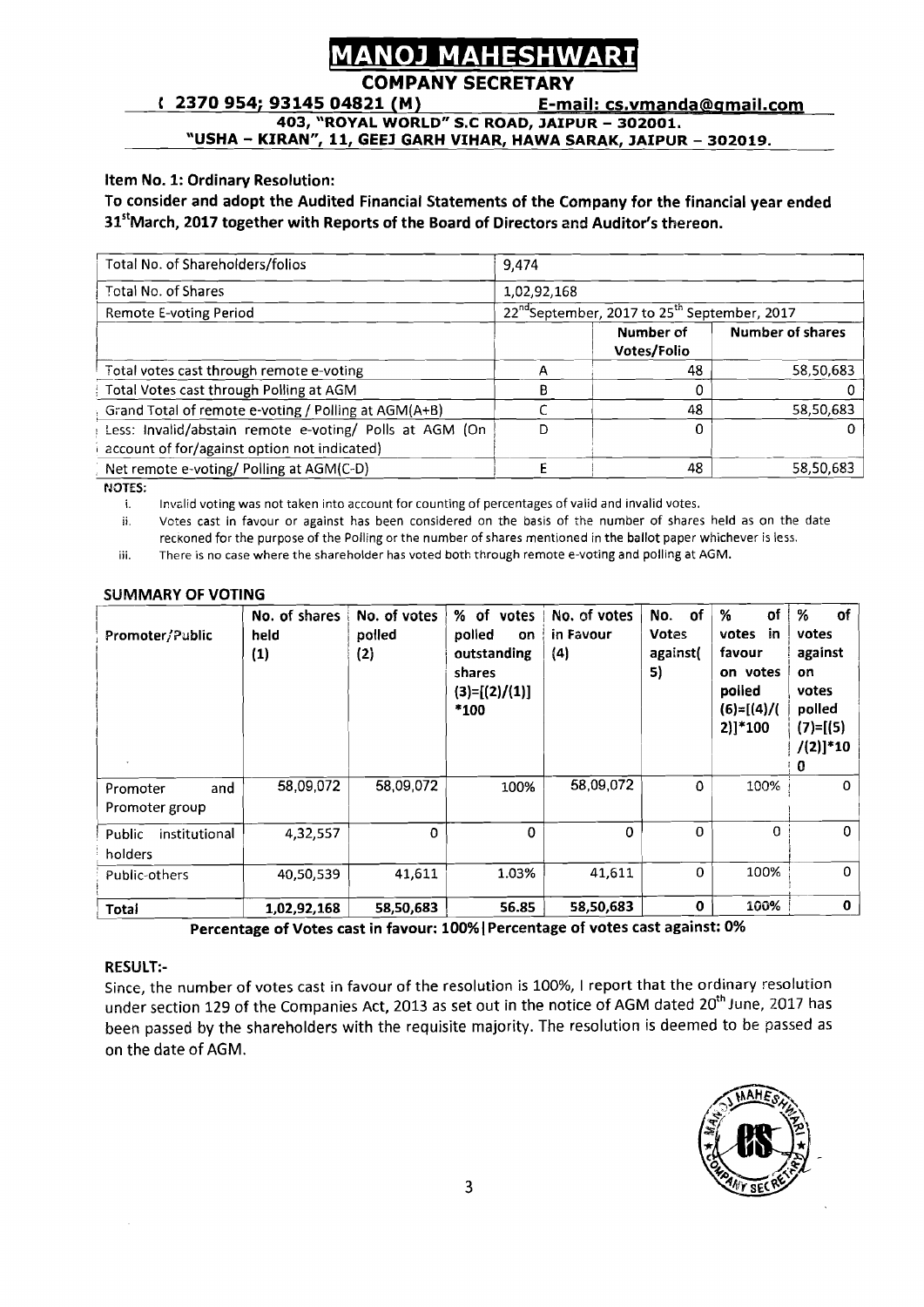## **NOJ MAHESHWA**

#### **COMPANY SECRETARY**

#### **<sup>1</sup>2370 954; 93145 04821 (M)** E-mail: cs.vmanda@qmaiI.co~

**403, "ROYAL WORLD" S.C ROAD, JAIPUR** - **302001.** 

**"USHA** - **KIRAN", 11, GEEJ GARH VIHAR, HAWA SARAK, JAIPUR** - **302019.** 

#### Item No. 2: Ordinary Resolution:

#### To declare final dividend on Equity Shares for the financial year 2016-17.

| Total No. of Shareholders/Folios                                                                        | 9.474       |                                                                      |                         |  |
|---------------------------------------------------------------------------------------------------------|-------------|----------------------------------------------------------------------|-------------------------|--|
| Total No. of Shares                                                                                     | 1,02,92,168 |                                                                      |                         |  |
| Remote E-voting Period                                                                                  |             | 22 <sup>nd</sup> September, 2017 to 25 <sup>th</sup> September, 2017 |                         |  |
|                                                                                                         |             | Number of<br>Votes/Folio                                             | <b>Number of shares</b> |  |
| Total votes cast through remote e-voting                                                                |             | 48                                                                   | 58,50,683               |  |
| Total Votes cast through Polling at AGM                                                                 | R           |                                                                      |                         |  |
| Grand Total of remote e-voting / Polling at AGM(A+B)                                                    |             | 48                                                                   | 58,50,683               |  |
| Less: Invalid/abstain remote e-voting/ Polls at AGM (On<br>account of for/against option not indicated) | D           | $\Omega$                                                             | Ω                       |  |
| Net remote e-voting/ Polling at AGM(C-D)                                                                |             | 48                                                                   | 58,50,683               |  |

**NOTES:** 

i. Invalid voting was not taken into account for counting of percentages of valid and invalid votes.<br>ii. Votes cast in favour or against has been considered on the basis of the number of shares Votes cast in favour or against has been considered on the basis of the number of shares held as on the date reckoned for the purpose of the Polling or the number of shares mentioned in the ballot paper whichever is less.

iii. There is no case where the shareholder has voted both through remote e-voting and polling at AGM.

| Promoter/Public                    | οf<br>No.<br>shares held<br>(1) | No. of votes<br>polled<br>(2) | % of votes<br>polled<br>on<br>outstanding<br>shares<br>$(3)=[(2)/(1)]$<br>*100 | No. of votes<br>in Favour<br>(4) | of<br>No.<br><b>Votes</b><br>against(5 | % of votes<br>favour<br>in<br>votes<br>on<br>polled<br>$(6)=[(4)/(2)]$<br>$]^{*}100$ | % of votes<br>against<br>on<br>votes polled<br>$(7)=[(5)/(2)]$<br>*100 |
|------------------------------------|---------------------------------|-------------------------------|--------------------------------------------------------------------------------|----------------------------------|----------------------------------------|--------------------------------------------------------------------------------------|------------------------------------------------------------------------|
| and<br>Promoter<br>Promoter group  | 58,09,072                       | 58,09,072                     | 100%                                                                           | 58,09,072                        | $\mathbf 0$                            | 100%                                                                                 | $\Omega$                                                               |
| Public<br>institutional<br>holders | 4,32,557                        | 0                             | $\Omega$                                                                       | $\mathbf{0}$                     | $\Omega$                               |                                                                                      | $\Omega$                                                               |
| Public-others                      | 40,50,539                       | 41,611                        | 1.03%                                                                          | 41,610                           | 1                                      | 99.998%                                                                              | 0.002%                                                                 |
| Total                              | 1,02,92,168                     | 58,50,683                     | 56.85                                                                          | 58,50,682                        | 1                                      | 99.99%                                                                               | 0.00%                                                                  |

Percentage of Votes cast in favour: 99.99% **1** Percentage of votes cast against: 0.00%

#### RESULT:-

Since, the number of votes cast in favour of the resolution is 99.99%, 1 report that the ordinary resolution under section 123 of the Companies Act, 2013 as set out in the notice of AGM dated 20<sup>th</sup> June, 2017 has been passed by the shareholders with the requisite majority. The resolution is deemed to be passed as on the date of AGM.

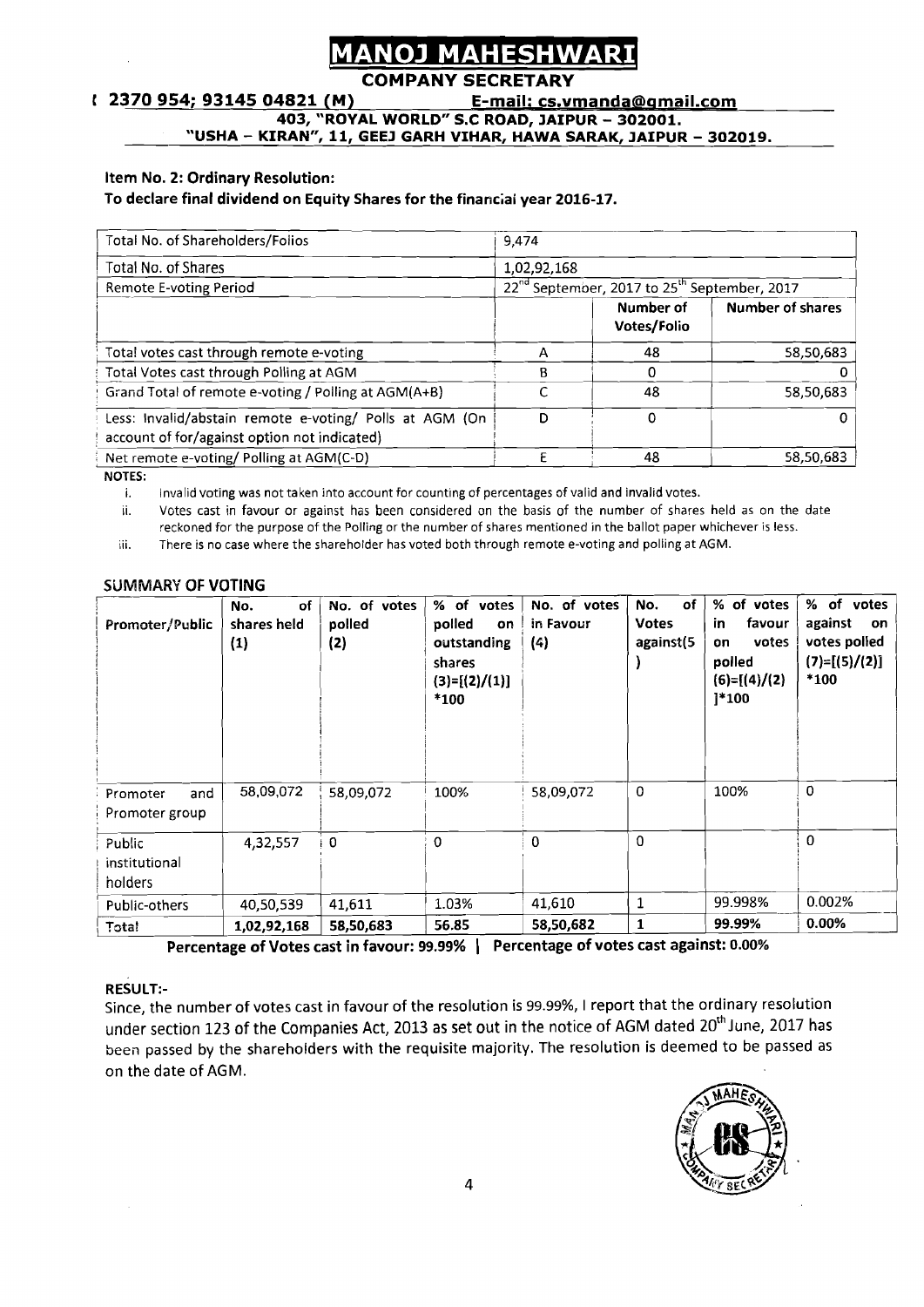# **NOJ MAHESHWAR**

### **COMPANY SECRETARY**

<sup>r</sup>**2370 954; 93145 04821 (M) E-mail: cs.vmanda@amail.com** 

**403, "ROYAL WORLD" S.C ROAD, JAIPUR** - **302001.** 

**"USHA** - **KIRAN", 11, GEEJ GARH VIHAR, HAWA SARAK, JAIPUR** - **302019.** 

#### **Item No. 3: Ordinary Resolution:**

To appoint a Director in place of Shri Nivedan Churiwal (DIN: 00001749) who retires by rotation and **being eligible, offers himself for re-appointment.** 

| Total No. of Shareholders/Folios                                                                        | 9,474       |                                                                      |                  |  |  |
|---------------------------------------------------------------------------------------------------------|-------------|----------------------------------------------------------------------|------------------|--|--|
| Total No. of Shares                                                                                     | 1,02,92,168 |                                                                      |                  |  |  |
| <b>Remote E-voting Period</b>                                                                           |             | 22 <sup>nd</sup> September, 2017 to 25 <sup>th</sup> September, 2017 |                  |  |  |
|                                                                                                         |             | Number of<br>Votes/Folio                                             | Number of shares |  |  |
| Total votes cast through remote e-voting                                                                |             | 48                                                                   | 58,50,683        |  |  |
| Total Votes cast through Polling at AGM                                                                 | R           | O                                                                    |                  |  |  |
| Grand Total of remote e-voting / Polling at AGM(A+B)                                                    |             | 48                                                                   | 58,50,683        |  |  |
| Less: Invalid/abstain remote e-voting/ Polls at AGM (On<br>account of for/against option not indicated) | D           | 0                                                                    |                  |  |  |
| Net remote e-voting/ Polling at AGM(C-D)                                                                |             | 48                                                                   | 58,50,683        |  |  |

**NOTES:** 

- i. Invalid voting was not taken into account for counting of percentages of valid and invalid votes.
- ii. **Votes cast in favour or against has been considered on the basis** of **the number** of **shares held as on the date**  reckoned for the purpose of the Polling or the number of shares mentioned in the ballot paper whichever is less.
- iii. There is no case where the shareholder has voted both through remote e-voting and polling at AGM.

| Promoter/Public                    | of<br>No.<br>shares held<br>$\bf{(1)}$ | No. of votes<br>polled<br>(2) | % of votes<br>polled<br>on<br>outstanding<br>shares<br>$(3)=[(2)/(1)]$<br>*100 | No. of votes<br>in Favour<br>(4) | of<br>No.<br><b>Votes</b><br>against(5 | % of votes<br>in<br>favour<br>votes<br>on<br>polled<br>$(6)=[(4)/(2)$<br>$1*100$ | % of votes<br>against<br>on<br>votes polled<br>$(7)=[(5)/(2)]$<br>$*100$ |
|------------------------------------|----------------------------------------|-------------------------------|--------------------------------------------------------------------------------|----------------------------------|----------------------------------------|----------------------------------------------------------------------------------|--------------------------------------------------------------------------|
| and<br>Promoter<br>Promoter group  | 58,09,072                              | 58,09,072                     | 100%                                                                           | 58,09,072                        | 0                                      | 100%                                                                             | 0                                                                        |
| Public<br>institutional<br>holders | 4,32,557                               | 0                             | 0                                                                              | 0                                | $\Omega$                               |                                                                                  | O                                                                        |
| Public-others                      | 40,50,539                              | 41,611                        | 1.03%                                                                          | 41.610                           |                                        | 99.998%                                                                          | 0.002%                                                                   |
| Total                              | 1,02,92,168                            | 58,50,683                     | 56.85                                                                          | 58,50,682                        | 1                                      | 99.99%                                                                           | 0.00%                                                                    |

#### **SUMMARY OF VOTING**

**Percentage of Votes cast in favour: 99.99% 1 Percentage of votes cast against: 0.00%** 

#### **RESULT:-**

Since, the number of votes cast in favour of the resolution is **99.99%, 1** report that the ordinary resolution under section 152 of the Companies Act, 2013 as set out in the notice of AGM dated 20<sup>th</sup> June, 2017 has been passed by the sharehoiders with the requisite majority. The resolution is deemed to be passed as on the date of AGM.

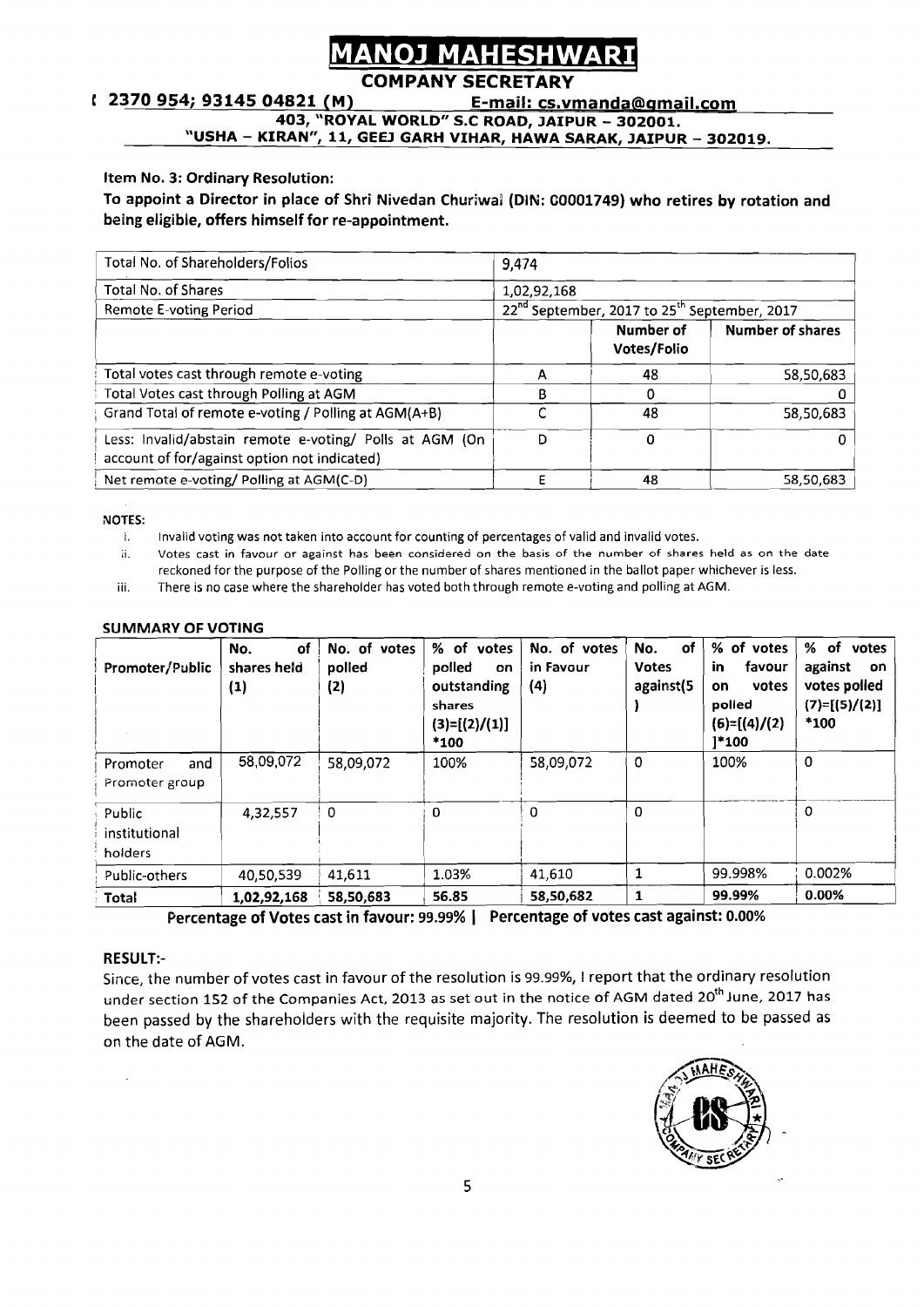# **NOJ MAHESHWAR**

### **COMPANY SECRETARY**

#### **c** 2370 954; 93145 04821 (M) E-mail: cs.vmanda@gmail.com

**403, "ROYAL WORLD" S.C ROAD, JAIPUR** - **302001.** 

**"USHA** - **KIRAN", 11, GEEJ GARH VIHAR, HAWA SARAK, JAIPUR** - **302019.** 

## **Item No. 4: Ordinary Resolution:**

#### **To appoint Statutory Auditors of the company**

| Item No. 4: Ordinary Resolution:<br>To appoint Statutory Auditors of the company                        |             |                                                                      |                         |
|---------------------------------------------------------------------------------------------------------|-------------|----------------------------------------------------------------------|-------------------------|
| Total No. of Shareholders/Folios                                                                        | 9,474       |                                                                      |                         |
| <b>Total No. of Shares</b>                                                                              | 1,02,92,168 |                                                                      |                         |
| Remote E-voting Period                                                                                  |             | 22 <sup>nd</sup> September, 2017 to 25 <sup>th</sup> September, 2017 |                         |
|                                                                                                         |             | Number of<br>Votes/Folio                                             | <b>Number of shares</b> |
| Total votes cast through remote e-voting                                                                | A           | 48                                                                   | 58,50,683               |
| Total Votes cast through Polling at AGM                                                                 | в           | 0                                                                    |                         |
| Grand Total of remote e-voting / Polling at AGM(A+B)                                                    |             | 48                                                                   | 58,50,683               |
| Less: invalid/abstain remote e-voting/ Polls at AGM (On<br>account of for/against option not indicated) | D           | 0                                                                    | 0                       |
| Net remote e-voting/Polling at AGM(C-D)                                                                 | E           | 48                                                                   | 58,50,683               |

**NOTES:** 

- i. Invalid voting was not taken into account for counting of percentages of valid and invalid votes.
- ii. Votes cast in favour or against has been considered on the basis of the number of shares held as on the date reckoned for the purpose of the Polling or the number of shares mentioned in the ballot paper whichever is less.
- iii. There **is** no case where the shareholder has voted both through remote e-voting and polling at AGM.

| <br>iii.                           |                                 |                               |                                                                                  | VOLES COST IN TOYOUT OF OGGINST HOS DECIT CONSIDERED ON THE DOSS OF THE HUMBER OF SHORES HEID AS ON THE WATER<br>reckoned for the purpose of the Polling or the number of shares mentioned in the ballot paper whichever is less.<br>There is no case where the shareholder has voted both through remote e-voting and polling at AGM. |                                        |                                                                                  |                                                                         |  |  |  |  |
|------------------------------------|---------------------------------|-------------------------------|----------------------------------------------------------------------------------|----------------------------------------------------------------------------------------------------------------------------------------------------------------------------------------------------------------------------------------------------------------------------------------------------------------------------------------|----------------------------------------|----------------------------------------------------------------------------------|-------------------------------------------------------------------------|--|--|--|--|
| <b>SUMMARY OF VOTING</b>           |                                 |                               |                                                                                  |                                                                                                                                                                                                                                                                                                                                        |                                        |                                                                                  |                                                                         |  |  |  |  |
| Promoter/Public                    | of<br>No.<br>shares held<br>(1) | No. of votes<br>polled<br>(2) | % of votes<br>polled<br>on<br>outstanding<br>shares<br>$(3)=[(2)/(1)]$<br>$*100$ | No. of votes<br>in Favour<br>(4)                                                                                                                                                                                                                                                                                                       | οf<br>No.<br><b>Votes</b><br>against(5 | % of votes<br>favour<br>-in<br>votes<br>on<br>polled<br>$(6)=[(4)/(2)]$<br>1*100 | % of votes<br>against<br>on.<br>votes polled<br>$(7)=[(5)/(2)]$<br>*100 |  |  |  |  |
| and<br>Promoter<br>Promoter group  | 58.09.072                       | 58,09,072                     | 100%                                                                             | 58,09,072                                                                                                                                                                                                                                                                                                                              | $\mathbf 0$                            | 100%                                                                             | $\Omega$                                                                |  |  |  |  |
| Public<br>institutional<br>holders | 4,32,557                        | $\Omega$                      | $\Omega$                                                                         | ∩                                                                                                                                                                                                                                                                                                                                      | $\Omega$                               |                                                                                  | $\mathbf 0$                                                             |  |  |  |  |
| Public-others                      | 40,50,539                       | 41,611                        | 1.03%                                                                            | 41,610                                                                                                                                                                                                                                                                                                                                 | 1                                      | 99.998%                                                                          | 0.002%                                                                  |  |  |  |  |
| Total                              | 1,02,92,168                     | 58,50.683                     | 56.85                                                                            | 58,50,682                                                                                                                                                                                                                                                                                                                              | $\mathbf{1}$                           | 99.99%                                                                           | $0.00\%$                                                                |  |  |  |  |

**Percentage of Votes cast in favour: 99.99% 1 Percentage of votes cast against: 0.00%** 

#### **RESULT:-**

Since, the number of votes cast in favour of the resolution is 99.99%, 1 report that the ordinary resolution under section 139 and 142 of the Companies Act, 2013 as set out in the notice of AGM dated 20<sup>th</sup> June, 2017 has been passed by the shareholders with the requisite majority. The resolution is deemed to be passed as on the date of AGM.

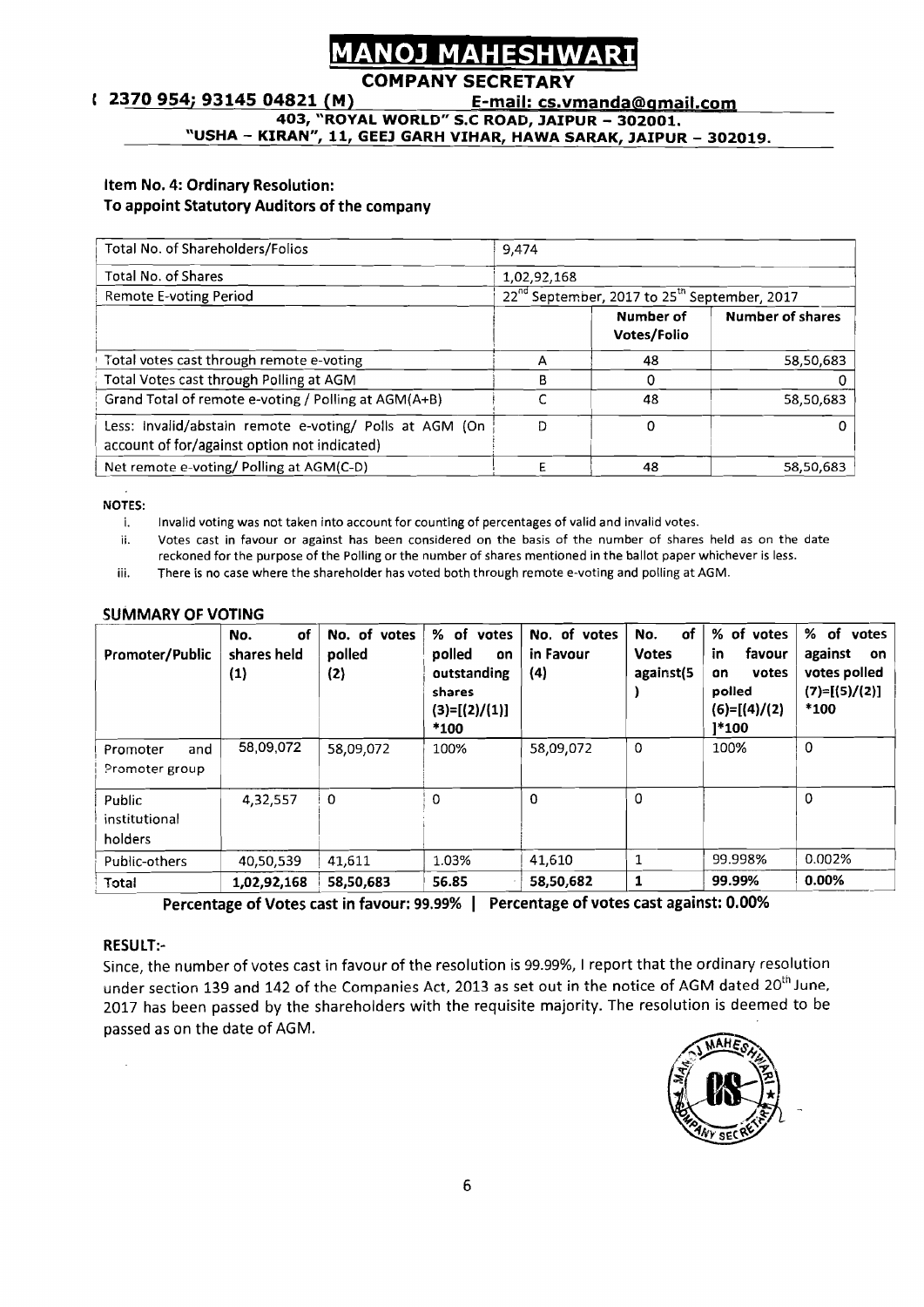### **COMPANY SECRETARY**

#### Item No. 5: Ordinary Resolution:

#### To ratify the payment of Remuneration to the Cost Auditors for the Financial Year **2017-18**

|                                                                                                                               | <b>MANOJ MAHESHWARI</b>  |                                                                      |                         |
|-------------------------------------------------------------------------------------------------------------------------------|--------------------------|----------------------------------------------------------------------|-------------------------|
|                                                                                                                               | <b>COMPANY SECRETARY</b> |                                                                      |                         |
| 2370 954; 93145 04821 (M)                                                                                                     |                          | E-mail: cs.vmanda@gmail.com                                          |                         |
| 403, "ROYAL WORLD" S.C ROAD, JAIPUR - 302001.                                                                                 |                          |                                                                      |                         |
| "USHA - KIRAN", 11, GEEJ GARH VIHAR, HAWA SARAK, JAIPUR - 302019.                                                             |                          |                                                                      |                         |
|                                                                                                                               |                          |                                                                      |                         |
| Item No. 5: Ordinary Resolution:<br>To ratify the payment of Remuneration to the Cost Auditors for the Financial Year 2017-18 |                          |                                                                      |                         |
| Total No. of Shareholders/folios                                                                                              | 9,474                    |                                                                      |                         |
| <b>Total No. of Shares</b>                                                                                                    | 1,02,92,168              |                                                                      |                         |
| <b>Remote E-voting Period</b>                                                                                                 |                          | 22 <sup>nd</sup> September, 2017 to 25 <sup>th</sup> September, 2017 |                         |
|                                                                                                                               |                          | <b>Number of</b><br>Votes/Folio                                      | <b>Number of shares</b> |
| Total votes cast through remote e-voting                                                                                      | $\mathsf{A}$             | 48                                                                   | 58,50,683               |
| Total Votes cast through Polling at AGM                                                                                       | B                        | $\mathbf{0}$                                                         | $\mathbf{O}$            |
| Grand Total of remote e-voting / Polling at AGM(A+B)                                                                          | $\mathsf{C}$             | 48                                                                   | 58,50,683               |
| Less: Invalid/abstain remote e-voting/ Polls at AGM (On<br>account of for/against option not indicated)                       | D.                       | $\mathbf{0}$                                                         | $\Omega$                |

- i. Invalid voting was not taken into account for counting of percentages of valid and invalid votes.
- ii. Votes cast in favour or against has been considered on the basis of the number of shares held as on the date reckoned for the purpose of the Polling or the number of shares mentioned in the ballot paper whichever is less.
- iii. There is no case where the shareholder has voted both through remote e-voting and polling at AGM.

#### SUMMARY OF VOTING

| Promoter/Public                    | No. of shares<br>held<br>(1) | No. of votes<br>polled<br>(2) | % of votes<br>polled<br>on<br>outstanding<br>shares<br>$(3)=[(2)/(1)]$<br>*100 | No. of votes<br>in Favour<br>$\left( 4\right)$ | No. of<br><b>Votes</b><br>agains<br>t(5) | % of votes<br>favour<br>in I<br>votes<br>on<br>polled<br>$(6)=[(4)/($<br>2)]*100 | of<br>%<br>votes<br>against<br>on votes<br>polled<br>$(7)=[(5)/($<br>2)]*100 |
|------------------------------------|------------------------------|-------------------------------|--------------------------------------------------------------------------------|------------------------------------------------|------------------------------------------|----------------------------------------------------------------------------------|------------------------------------------------------------------------------|
| and<br>Promoter<br>Promoter group  | 58,09,072                    | 58,09,072                     | 100%                                                                           | 58,09,072                                      | 0                                        | 100%                                                                             | 0                                                                            |
| Public<br>institutional<br>holders | 4,32,557                     | $\mathbf 0$                   | $\mathbf 0$                                                                    | $\Omega$                                       | 0                                        | $\Omega$                                                                         | $\mathbf 0$                                                                  |
| Public-others                      | 40,50,539                    | 41,611                        | 1.03%                                                                          | 41510                                          | 101                                      | 99.75728                                                                         | 0.24272<br>%                                                                 |
| Total                              | 1,02,92,168                  | 58,50,683                     | 56.85%                                                                         | 58,50,582                                      | 101                                      | 99.99827                                                                         | 0.00173<br>%                                                                 |

Percentage of Votes cast in favour: **99.99827% 1** Percentage of votes cast against: **0.00173%** 

#### RESULT:-

Since, the number of votes cast in favour of the resolution is 99.99827%, 1 report that the Ordinary resolution under Section 148 of the Companies Act, 2013 as set out in the notice of AGM 20<sup>th</sup> June, 2017 has been passed by the shareholders with the requisite majority. The resolution is deemed to be passed as on the date of AGM.

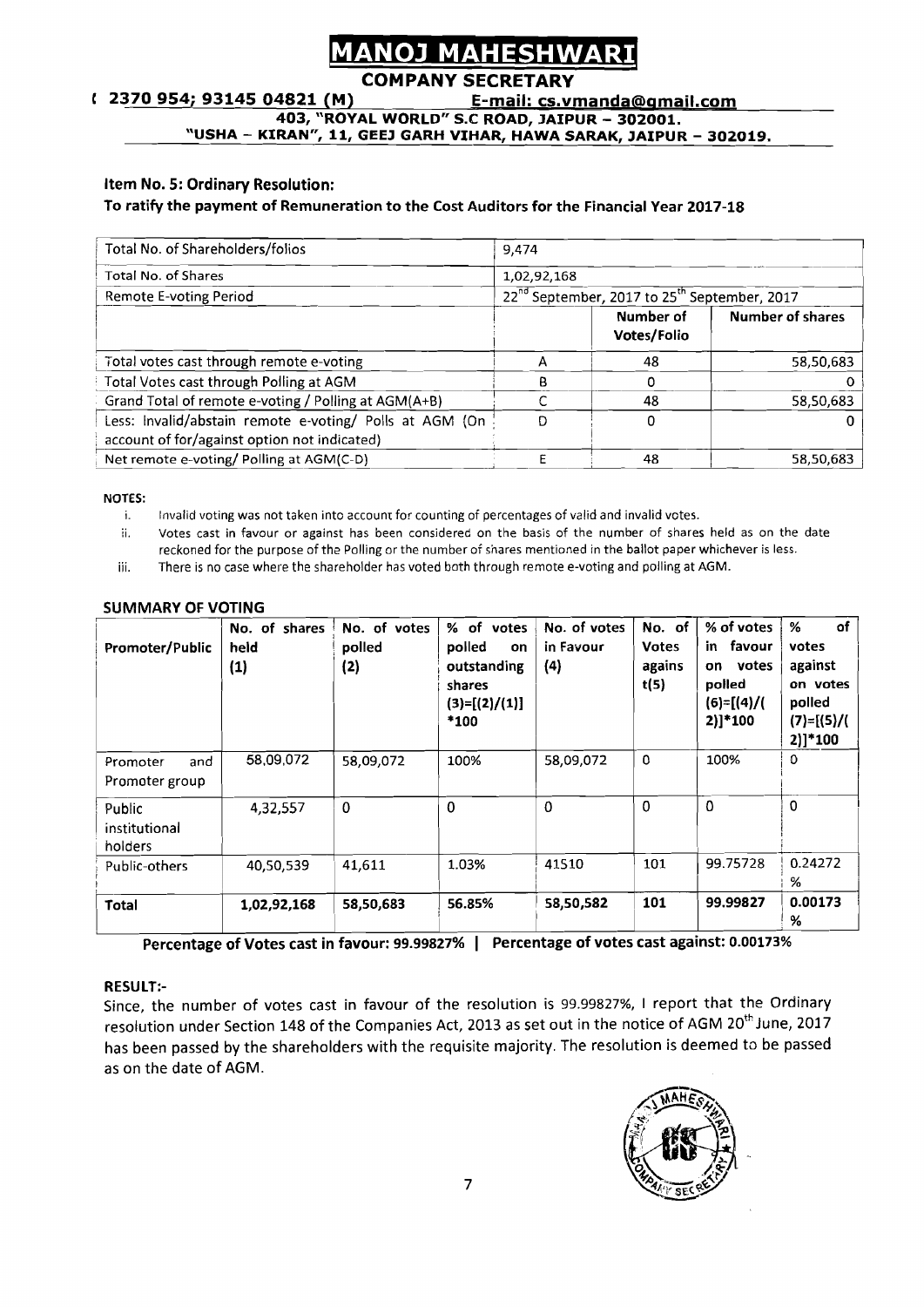## IМ

### **COMPANY SECRETARY**

#### Item No. 6: Ordinary Resolution: Approval for Related Party Transactions

| <b>MANOJ MAHESHWARI</b>                                                                                                                                                                                                                                                                                                                                                                                                                                                           |                   |                                                                                                         |                       |  |  |  |
|-----------------------------------------------------------------------------------------------------------------------------------------------------------------------------------------------------------------------------------------------------------------------------------------------------------------------------------------------------------------------------------------------------------------------------------------------------------------------------------|-------------------|---------------------------------------------------------------------------------------------------------|-----------------------|--|--|--|
| <b>COMPANY SECRETARY</b><br>(2370954; 9314504821(M))<br>403, "ROYAL WORLD" S.C ROAD, JAIPUR - 302001.                                                                                                                                                                                                                                                                                                                                                                             |                   | E-mail: cs.vmanda@gmail.com                                                                             |                       |  |  |  |
| <u>"USHA – KIRAN", 11, GEEJ GARH VIHAR, HAWA SARAK, JAIPUR – 302019.</u><br>Item No. 6: Ordinary Resolution:<br><b>Approval for Related Party Transactions</b>                                                                                                                                                                                                                                                                                                                    |                   |                                                                                                         |                       |  |  |  |
| Total No. of Shareholders/folios                                                                                                                                                                                                                                                                                                                                                                                                                                                  | 9,474             |                                                                                                         |                       |  |  |  |
| Total No. of Shares<br>Remote E-voting Period                                                                                                                                                                                                                                                                                                                                                                                                                                     | 1,02,92,168       | 22 <sup>nd</sup> September, 2017 to 25 <sup>th</sup> September, 2017<br><b>Number of</b><br>Votes/Folio | Number of shares      |  |  |  |
| Total votes cast through remote e-voting<br>Total Votes cast through Polling at AGM                                                                                                                                                                                                                                                                                                                                                                                               | $\mathsf{A}$<br>B | 48<br>$\overline{0}$                                                                                    | 58,50,683<br>$\Omega$ |  |  |  |
| Grand Total of remote e-voting / Polling at AGM(A+B)<br>Less: Invalid/abstain remote e-voting/ Polls at AGM (On<br>account of for/against option not indicated)                                                                                                                                                                                                                                                                                                                   | $\mathsf{C}$<br>D | 48<br>$\mathbf{1}$                                                                                      | 58,50,683<br>31,396   |  |  |  |
| Net remote e-voting/Polling at AGM(C-D)                                                                                                                                                                                                                                                                                                                                                                                                                                           | E                 | 47                                                                                                      | 58,19,287             |  |  |  |
| <b>NOTES:</b><br>Invalid voting was not taken into account for counting of percentages of valid and invalid votes.<br>.i.<br>Votes cast in favour or against has been considered on the basis of the number of shares held as on the date<br>ii.<br>reckoned for the purpose of the Polling or the number of shares mentioned in the ballot paper whichever is less.<br>There is no case where the shareholder has voted both through remote e-voting and polling at AGM.<br>iii. |                   |                                                                                                         |                       |  |  |  |
| <b>SUMMARY OF VOTING</b><br>No. of shares   No. of votes   % of votes   No. of votes   No. of   % of votes   %                                                                                                                                                                                                                                                                                                                                                                    |                   |                                                                                                         | of                    |  |  |  |

- i. Invalid voting was not taken into account for counting of percentages of valid and invalid votes.
- ii. Votes cast in favour or against has been considered on the basis of the number of shares held as on the date reckoned for the purpose of the Polling or the number of shares mentioned in the ballot paper whichever is less.
- iii. There is no case where the shareholder has voted both through remote e-voting and polling at **AGM.**

|  |  | <b>SUMMARY OF VOTING</b> |
|--|--|--------------------------|
|  |  |                          |

| Promoter/Public                    | No. of<br>shares<br>held<br>$\left( 1\right)$ | No. of votes<br>polled<br>(2) | % of votes<br>polled<br>on<br>outstanding<br>shares<br>$(3)=[(2)/(1)]$<br>$*100$ | No. of votes<br>in Favour<br>(4) | No. of<br><b>Votes</b><br>agains<br>t(5) | % of votes<br>favour<br>in l<br>on votes<br>polled<br>$(6)=[(4)/($<br>2)]*100 | оf<br>%<br>votes<br>against<br>on votes<br>polled<br>$(7)=[(5)/($<br>$2)$ ]*100 |
|------------------------------------|-----------------------------------------------|-------------------------------|----------------------------------------------------------------------------------|----------------------------------|------------------------------------------|-------------------------------------------------------------------------------|---------------------------------------------------------------------------------|
| and<br>Promoter<br>Promoter group  | 58,09,072                                     | 57,77,676                     | 99.46%                                                                           | 57,77,676                        | $\mathbf 0$                              | 100%                                                                          | 0                                                                               |
| Public<br>institutional<br>holders | 4,32,557                                      | 0                             | 0                                                                                | $\Omega$                         | $\Omega$                                 | $\Omega$                                                                      | 0                                                                               |
| Public-others                      | 40,50,539                                     | 41,611                        | 1.03%                                                                            | 41.510                           | 101                                      | 99.75728                                                                      | 0.24272<br>%                                                                    |
| Total                              | 1.02.92.168                                   | 58,19,287                     | 56.54%                                                                           | 58,19,186                        | 101                                      | 99.998%                                                                       | 0.002%                                                                          |

Percentage of Votes cast in favour: 99.998% **1** Percentage of votes cast against: **0.002%** 

#### RESULT:-

Since, the number of votes cast in favour of the resolution is 99.998%, 1 report that the ordinary resolution under section 188 of the Companies Act, 2013 as set out in the notice of AGM dated 20<sup>th</sup> June, 2017 has been passed by the shareholders with the requisite majority. The resolution is deemed to be passed as on the date of AGM.

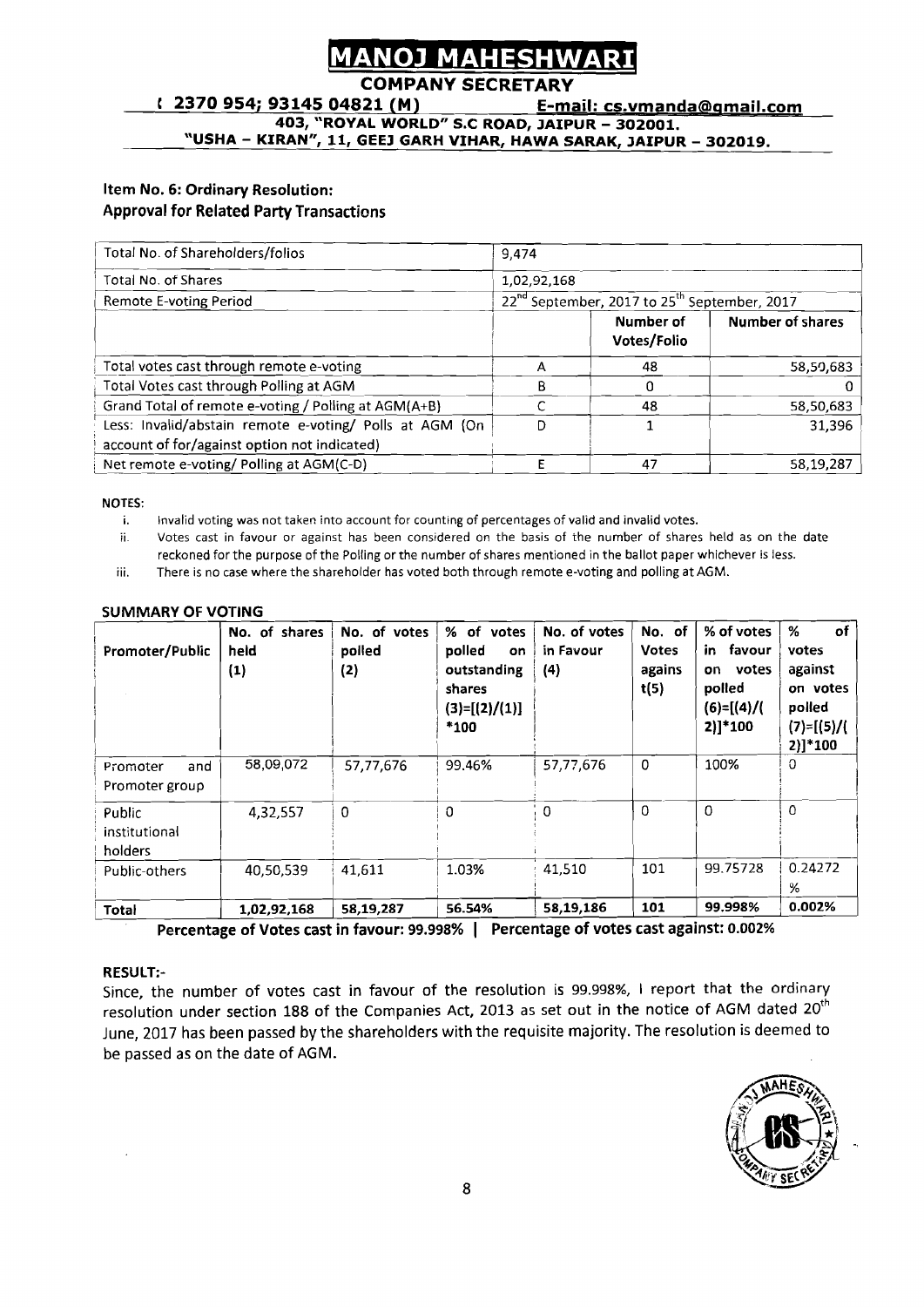#### **MAHESHWAR** Λ1

### **COMPANY SECRETARY**

**2370 954; 93145 04821 (M) E-mail: cs.vmanda@smail.com** - **403, "ROYAL WORLD" S.C ROAD, JAIPUR** - **302001.** 

**"USHA** - **KIRAN", 11, GEE1 GARH VIHAR, HAWA SARAK, JAIPUR** - **302019.** 

#### Item No. **7:** Special Resolution:

#### To re-appoint Shri Arun Churiwal as Chiarman and Managing Director

| Total No. of Shareholders/folios                        | 9.474       |                                                                      |                         |
|---------------------------------------------------------|-------------|----------------------------------------------------------------------|-------------------------|
| Total No. of Shares                                     | 1,02,92,168 |                                                                      |                         |
| <b>Remote E-voting Period</b>                           |             | 22 <sup>nd</sup> September, 2017 to 25 <sup>th</sup> September, 2017 |                         |
|                                                         |             | Number of                                                            | <b>Number of shares</b> |
|                                                         |             | Votes/Folio                                                          |                         |
| Total votes cast through remote e-voting                | А           | 48                                                                   | 58,50,683               |
| Total Votes cast through Polling at AGM                 | B           | ∩                                                                    |                         |
| Grand Total of remote e-voting / Polling at AGM(A+B)    |             | 48                                                                   | 58,50,683               |
| Less: Invalid/abstain remote e-voting/ Polls at AGM (On | D           | 0                                                                    |                         |
| account of for/against option not indicated)            |             |                                                                      |                         |
| Net remote e-voting/ Polling at AGM(C-D)                |             | 48                                                                   | 58,50,683               |

#### **NOTES:**

i. Invalid voting was not taken into account for counting of percentages of valid and invalid votes.

ii. Votes cast in favour or against has been considered on the basis of the number of shares held as on the date reckoned for the purpose of the Polling or the number of shares mentioned in the ballot paper whichever is less.

iii. There is no case where the shareholder has voted both through remote e-voting and polling at AGM.

| Promoter/Public                    | No.<br><b>of</b><br>shares held<br>(1) | No. of votes<br>polled<br>(2) | % of votes<br>polled<br>on<br>outstanding<br>shares<br>$(3)=[(2)/(1)]$<br>*100 | No. of votes<br>in Favour<br>(4) | of<br>No.<br><b>Votes</b><br>against(5 | % of votes<br>favour<br>in<br>votes<br>٥n<br>polled<br>$(6)=[(4)/(2)$<br>]*100 | % of<br>votes<br>against<br>on<br>votes polled<br>$(7)=[(5)/(2)]$<br>*100 |
|------------------------------------|----------------------------------------|-------------------------------|--------------------------------------------------------------------------------|----------------------------------|----------------------------------------|--------------------------------------------------------------------------------|---------------------------------------------------------------------------|
| and<br>Promoter<br>Promoter group  | 58,09,072                              | 58,09,072                     | 100%                                                                           | 58,09,072                        | 0                                      | 100%                                                                           | 0                                                                         |
| Public<br>institutional<br>holders | 4,32,557                               | 0                             | $\Omega$                                                                       | $\Omega$                         | $\Omega$                               |                                                                                | O                                                                         |
| Public-others                      | 40,50,539                              | 41,611                        | 1.03%                                                                          | 41.610                           | 1                                      | 99.998%                                                                        | 0.002%                                                                    |
| Total                              | 1,02,92,168                            | 58,50,683                     | 56.85%                                                                         | 58,50,682                        | 1                                      | 99.99%                                                                         | $0.00\%$                                                                  |

#### **SUMMARY OF VOTING**

Percentage of Votes cast in favour: 99.99% | Percentage of votes cast against: 0.00%

#### RESULT:-

Since, the number of votes cast in favour of the resolution is 99.99%, **1** report that the Special resolution under section 196, 197, 198 and 203 of the Companies Act, 2013 as set out in the notice of ACM dated 20<sup>th</sup> June, 2017 has been passed by the shareholders with the requisite majority. The resolution is deemed to be passed as on the date of AGM.

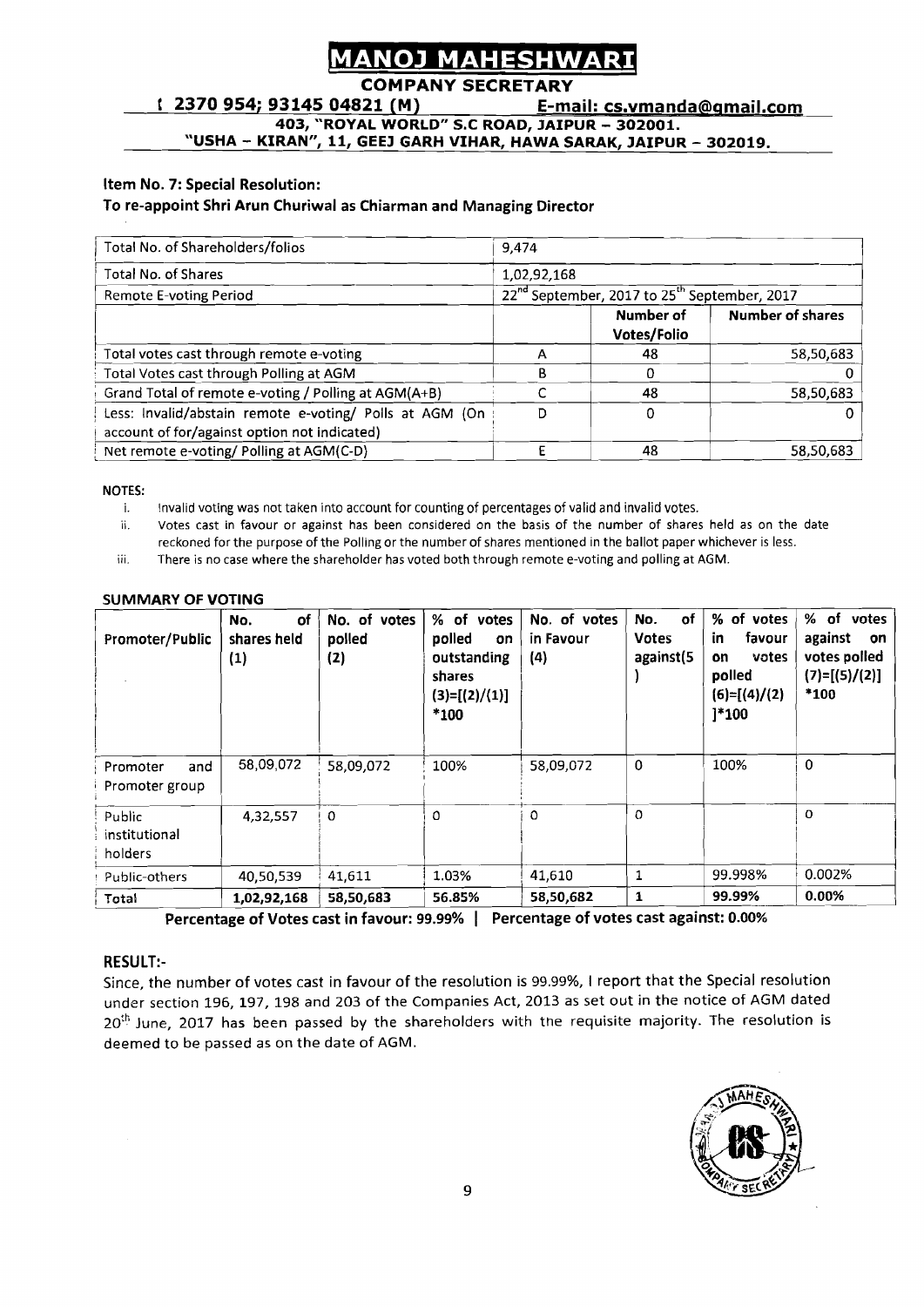#### **MAHESHWA** NOJ

### **COMPANY SECRETARY**

**c** 2370 954; 93145 04821 (M) **E-mail: cs.ymanda@gmail.com** 

**403, 'ROYAL WORLD" S.C ROAD, JAIPUR** - **302001.** 

**"USHA** - **KIRAN", 11, GEEJ GARH VIHAR, HAWA SARAK, JAIPUR** - **302019.** 

#### **Item No.8: Special Resolution:**

#### **To re-appoint Shri Nivedan Churiwal as Joint Managing Director**

| Item No.8: Special Resolution:                                                                          |             |                                                                      |                         |
|---------------------------------------------------------------------------------------------------------|-------------|----------------------------------------------------------------------|-------------------------|
| To re-appoint Shri Nivedan Churiwal as Joint Managing Director                                          |             |                                                                      |                         |
| Total No. of Shareholders/folios                                                                        | 9,474       |                                                                      |                         |
| Total No. of Shares                                                                                     | 1,02,92,168 |                                                                      |                         |
| <b>Remote E-voting Period</b>                                                                           |             | 22 <sup>nd</sup> September, 2017 to 25 <sup>th</sup> September, 2017 |                         |
|                                                                                                         |             | Number of<br>Votes/Folio                                             | <b>Number of shares</b> |
| Total votes cast through remote e-voting                                                                | A           | 48                                                                   | 58,50,683               |
| Total Votes cast through Polling at AGM                                                                 | R           | 0                                                                    | 0                       |
| Grand Total of remote e-voting / Polling at AGM(A+B)                                                    |             | 48                                                                   | 58,50,683               |
| Less: Invalid/abstain remote e-voting/ Polls at AGM (On<br>account of for/against option not indicated) | D           | 0                                                                    | 0                       |
| Net remote e-voting/ Polling at AGM(C-D)                                                                | E           | 48                                                                   | 58,50,683               |

**NOTES:** 

i. Invalid voting was not taken into account for counting of percentages of valid and invalid votes.<br>ii. Votes cast in favour or against has been considered on the basis of the number of shares **ii.** Votes cast in favour or against has been considered on the basis of the number of shares held as on the date reckoned for the purpose of the Polling or the number of shares mentioned in theballot paper whichever is less.

iii. There is no case where the shareholder has voted both through remote e-voting and polling at AGM.

| Promoter/Public                    | of<br>No.<br>shares held<br>(1) | No. of votes<br>polled<br>(2) | % of votes<br>polled<br>on<br>outstanding<br>shares<br>$(3)=[(2)/(1)]$<br>$*100$ | No. of votes<br>in Favour<br>(4) | No.<br>of<br><b>Votes</b><br>against(5 | % of votes<br>favour<br>in<br>votes<br>on<br>polled<br>$(6)=[(4)/(2)$<br>$1*100$ | % of votes<br>against<br>on<br>votes polled<br>$(7)=[(5)/(2)]$<br>*100 |
|------------------------------------|---------------------------------|-------------------------------|----------------------------------------------------------------------------------|----------------------------------|----------------------------------------|----------------------------------------------------------------------------------|------------------------------------------------------------------------|
| and<br>Promoter<br>Promoter group  | 58,09,072                       | 58,09,072                     | 100%                                                                             | 58,09,072                        | $\mathbf 0$                            | 100%                                                                             | 0                                                                      |
| Public<br>institutional<br>holders | 4,32,557                        | $\Omega$                      | $\Omega$                                                                         | $\Omega$                         | $\mathbf 0$                            |                                                                                  | $\mathbf{0}$                                                           |
| Public-others                      | 40,50,539                       | 41,611                        | 1.03%                                                                            | 41,610                           | 1                                      | 99.998%                                                                          | 0.002%                                                                 |
| Total                              | 1,02,92,168                     | 58,50,683                     | 56.85%                                                                           | 58,50,682                        | $\mathbf{1}$                           | 99.99%                                                                           | 0.00%                                                                  |

#### **SUMMARY OF VOTING**

**Percentage of Votes cast in favour: 99.99% 1 Percentage of votes cast against: 0.00%** 

#### **RESULT:-**

Since, the number of votes cast in favour of the resolution is 99.99%, 1 report that the special resolution under section 196, 197, 198 and 203 of the Companies Act, 2013 as set out in the notice of AGM dated 20<sup>th</sup> June, 2017 has been passed by the shareholders with the requisite majority. The resolution is deemed to be passed as on the date of AGM.

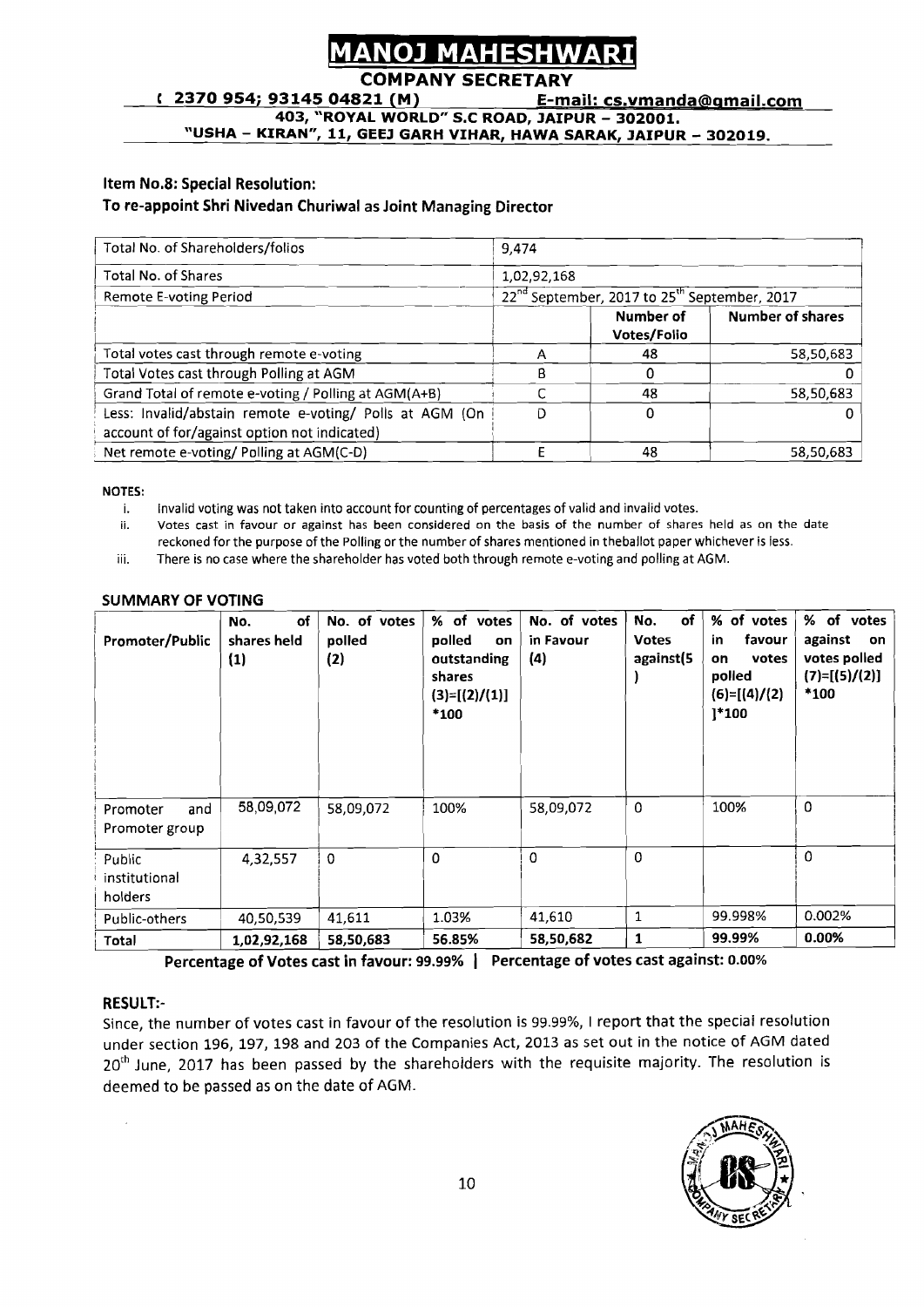### COMPANY SECRE

<sup>r</sup>**2370 954; 93145 04821 (M) E-mail: cs.vmanda8amail.com 403, "ROYAL WORLD" S.C ROAD, JAIPUR** - **302001. "USHA** - **KIRAN", 11, GEEJ GARH VIHAR, HAWA SARAK, JAIPUR** - **302019.** 

### **Item No. 9: Special Resolution: To adopt new set of Articles of Association**

| Total No. of Shareholders/folios                        | 9.474       |                                                                      |                         |
|---------------------------------------------------------|-------------|----------------------------------------------------------------------|-------------------------|
| Total No. of Shares                                     | 1,02,92,168 |                                                                      |                         |
| <b>Remote E-voting Period</b>                           |             | 22 <sup>nd</sup> September, 2017 to 25 <sup>th</sup> September, 2017 |                         |
|                                                         |             | Number of<br>Votes/Folio                                             | <b>Number of shares</b> |
| Total votes cast through remote e-voting                | А           | 48                                                                   | 58,50,683               |
| Total Votes cast through Polling at AGM                 | В           |                                                                      |                         |
| Grand Total of remote e-voting / Polling at AGM(A+B)    |             | 48                                                                   | 58,50,683               |
| Less: Invalid/abstain remote e-voting/ Polls at AGM (On | D           | ٥                                                                    | O                       |
| account of for/against option not indicated)            |             |                                                                      |                         |
| Net remote e-voting/ Polling at AGM(C-D)                |             | 48                                                                   | 58,50,683               |

#### NOTES:

i. Invalid voting was not taken into account for counting af percentages of valid and invalid votes.

ii. Votes cast in favour or against has been considered on the basis of the number of shares held as on the date

reckoned for the purpose of the Polling or the number of shares mentioned in the ballot paper whichever is less.

iii. There is no case where the shareholder has voted both through remote e-voting and polling at AGM.

| <b>Promoter/Public</b>             | No. of shares<br>held<br>$(1)$ | No. of votes<br>polled<br>(2) | % of votes<br>polled<br>on<br>outstandin<br>g shares<br>$(3)=[(2)/(1)$<br><sup>1</sup> *100 | No. of votes<br>in Favour<br>(4) | No. of<br><b>Votes</b><br>agains<br>t(5) | of<br>%<br>in<br>votes<br>favour on<br>votes<br>polled<br>$(6)=[(4)/($<br>2)]*100 | of<br>%<br>votes<br>against<br>on votes<br>polled<br>$(7) = [(5) /$<br>$(2)]*100$ |
|------------------------------------|--------------------------------|-------------------------------|---------------------------------------------------------------------------------------------|----------------------------------|------------------------------------------|-----------------------------------------------------------------------------------|-----------------------------------------------------------------------------------|
| and<br>Promoter<br>Promoter group  | 58.09.072                      | 58,09,072                     | 100%                                                                                        | 58,09,072                        | $\mathbf{o}$                             | 100%                                                                              | 0                                                                                 |
| Public<br>institutional<br>holders | 4,32,557                       | $\mathbf 0$                   | 0                                                                                           | 0                                | 0                                        | $\mathbf 0$                                                                       | 0                                                                                 |
| Public-others                      | 40,50,539                      | 41,611                        | 1.03%                                                                                       | 41,509                           | 102                                      | 99.7549%                                                                          | 0.2451<br>%                                                                       |
| Total                              | 1,02,92,168                    | 58,50,683                     | 56.85%                                                                                      | 58,50,581                        | 102                                      | 99.9983%                                                                          | 0.0017%                                                                           |

#### **SUMMARY OF VOTING**

**Percentage of Votes cast in favour: 99.9983%** 1 **Percentage of votes cast against: 0.0017%** 

#### **RESULT:-**

Since, the number of votes cast in favour of the resolution is **99.9983%,** 1 **report** that the special resolution under section 14 of the Companies Act, 2013 as set out in the notice of AGM dated 20<sup>th</sup> June, 2017 has been passed by the shareholders with the requisite majority. The resolution is deemed to be passed as on the date of AGM.